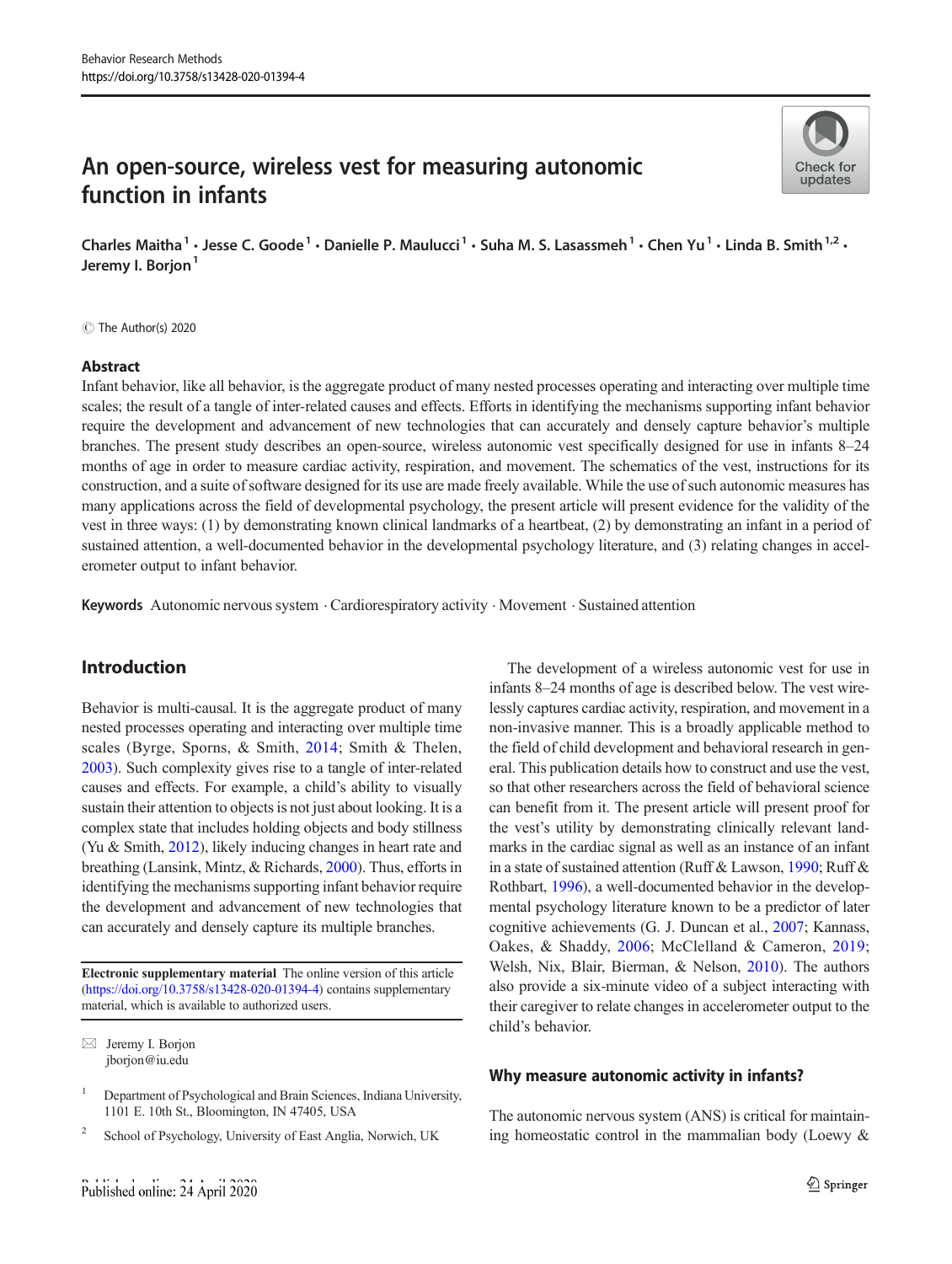Spyer, [1990\)](#page-12-0). The ANS pathways represent one of three general motor outputs of the central nervous system; the other two outputs are the somatic-motor pathways and the neuroendocrine output of the pituitary (Gibbins, [2013;](#page-12-0) Langley, [1921](#page-12-0); Sharkey & Pittman, [1996](#page-13-0)). These pathways have been traditionally divided into two functional systems: sympathetic and parasympathetic (Cannon, [1932](#page-11-0)). Recent molecular physiology evidence, however, has cast doubt on the tenability of such a clean division between these overlapping systems (Ernsberger & Rohrer, [2018](#page-11-0); Gibbins, [2013;](#page-12-0) Saper, [2002](#page-13-0)). The ANS is broadly responsible for the maintenance of cardiovascular, thermal, and gastrointestinal homeostasis, with dynamic patterns of activity in the ANS underlying many behaviors, from the expression of emotion to motor movements (Berntson, Cacioppo, & Quigley, [1993;](#page-11-0) Pfaff, [2006](#page-13-0); Saper, [2002](#page-13-0); Sharkey & Pittman, [1996\)](#page-13-0).

Autonomic function can be measured in many ways. Cardiac activity, respiratory rate, pupil dilation, galvanic skin response, and movement patterns are a subset of these indices (Pfaff, [2006\)](#page-13-0). Some of these components have a reliable and predictable relation to one another (Morin & Viala, [2002](#page-12-0); Obrist, Light, McCubbin, Hutcheson, & Hoffer, [1979;](#page-12-0) Potts, [2002\)](#page-13-0), such as the yoked relation between increased motor activity and increased heart rate (Obrist, Webb, Sutterer, & Howard, [1970\)](#page-12-0). Other indices are less directly related, possessing different time constants, such as the relationship between galvanic skin response and heart rate (Tursky, Schwartz, & Crider, [1970\)](#page-13-0), or are uncorrelated in a natural setting (Lacey, [1967\)](#page-12-0). The influence of autonomic activity on behavior, and vice versa, can therefore be best understood through the simultaneous measurement of its multiple branches (Ghazanfar, Takahashi, Zhang, & Borjon, [2017](#page-12-0); Ghazanfar & Zhang, [2016;](#page-12-0) Pfaff, [2006\)](#page-13-0). For example, the nonhuman primate literature has provided a clear demonstration of the utility in measuring the autonomic nervous system's multiple branches. The production of vocalizations in marmoset monkeys is tied to rhythmic changes in cardiac activity and breathing (Borjon, Takahashi, Cervantes, & Ghazanfar, [2016\)](#page-11-0) which is then modulated by the presence of social partners (Liao, Zhang, Cai, & Ghazanfar, [2018](#page-12-0)). The autonomic activity of marmoset monkeys is genetically inherited (Zhang & Ghazanfar, [2016](#page-13-0)), and the development of vocal production occurs in tandem with autonomic development (Gustison, Borjon, Takahashi, & Ghazanfar, [2019\)](#page-12-0).

Together, changes in cardiac activity, breathing, and movement are often considered to be indicative of the autonomic arousal state of an animal (Pfaff, [2006](#page-13-0)). Functionally, a high arousal state indicates an animal is more alert to sensory stimuli, more motorically active, and more reactive (Garey et al., [2003\)](#page-12-0). There is a large overlap in neural structures considered to underlie social and cognitive behavior as well as those underlying motivation and arousal (Cardinal, Parkinson, Hall, & Everitt, [2002;](#page-11-0) Syal & Finlay, [2011](#page-13-0)). In humans, changes in arousal influence cognitive behaviors such as language production (Kleinow & Smith, [2006](#page-12-0)) and can be reflected in the acoustic features of vocalizations such as prosody (Wiethoff et al., [2008](#page-13-0)) and fundamental frequency (McRoberts, Studdert-Kennedy, & Shankweiler, [1995](#page-12-0)). Changes in cardiorespiratory activity have been documented during attention (Lansink & Richards, [1997](#page-12-0); Wass, Clackson, & de Barbaro, [2016](#page-13-0)), motor planning (Jennings & van der Molen, [2002](#page-12-0); Jennings, van der Molen, Brock, & Somsen, [1991\)](#page-12-0), and language production (Peters & Hulstijn, [1984\)](#page-12-0). For this reason, the autonomic vest described below was designed to simultaneously capture cardiac activity, respiration, and movement patterns in a dense and accurate manner.

In infant research, ANS measurement has been in the service of understanding a variety of processes, from clinical disorders to social, emotional, and cognitive behaviors. Autonomic dysfunction has been reported in clinical populations such as children with attention deficit disorder (Imeraj et al., [2011,](#page-12-0) [2012\)](#page-12-0), autism spectrum disorders (Bal et al., [2010;](#page-11-0) Heilman, Harden, Zageris, Berry-Kravis, & Porges, [2011\)](#page-12-0), and implicated in sudden infant death syndrome (J. R. Duncan, [2018](#page-11-0)). Differences in autonomic profiles have been used to predict a child's temperament: fearful children exhibit a lower variability in their heart rate than less inhibited children (Fox, [1989;](#page-12-0) Kagan, Reznick, & Snidman, [1987](#page-12-0); Stifter & Jain, [1996](#page-13-0)) and are also indicative of later neuropsychiatric outcomes (Mulkey & du Plessis, [2019](#page-12-0)). The ANS is also responsive to the social environment: physiological synchrony between an infant and their caregiver has been commonly reported during many forms of interactions (Feldman, Magori-Cohen, Galili, Singer, & Louzoun, [2011;](#page-11-0) Ham & Tronick, [2006;](#page-12-0) Moriceau & Sullivan, [2005;](#page-12-0) Palumbo et al., [2016;](#page-12-0) Van Puyvelde et al., [2015\)](#page-13-0). Further, as infants have a limited behavioral repertoire, indirect measurements of cognition are useful in understanding the development of cognitive processes such as attention (de Barbaro, Clackson, & Wass, [2017;](#page-11-0) Wass et al., [2016\)](#page-13-0). Thus, the ability to wirelessly measure cardiac activity, respiration, and movement patterns would serve a large subset of psychological and neuroscientific research questions.

The authors will demonstrate the utility, and provide evidence for the validity, of the autonomic vest described below by measuring three processes. First, the cardiac data collected will be analyzed to ensure the measured heartbeats exhibit known physiological markers, such as the QRS complex as well as the R and P waves. Second, the authors will demonstrate a period of sustained attention in an infant, a welldocumented behavior in developmental psychology. Individual differences in the frequency and duration of sustained attention predicts much later individual differences in not just visual attention (Lansink & Richards, [1997;](#page-12-0) Richards & Casey, [1992;](#page-13-0) Ruff, [1986\)](#page-13-0), but also self-control (Kochanska, Murray, & Harlan, [2000;](#page-12-0) Reck & Hund, [2011;](#page-13-0)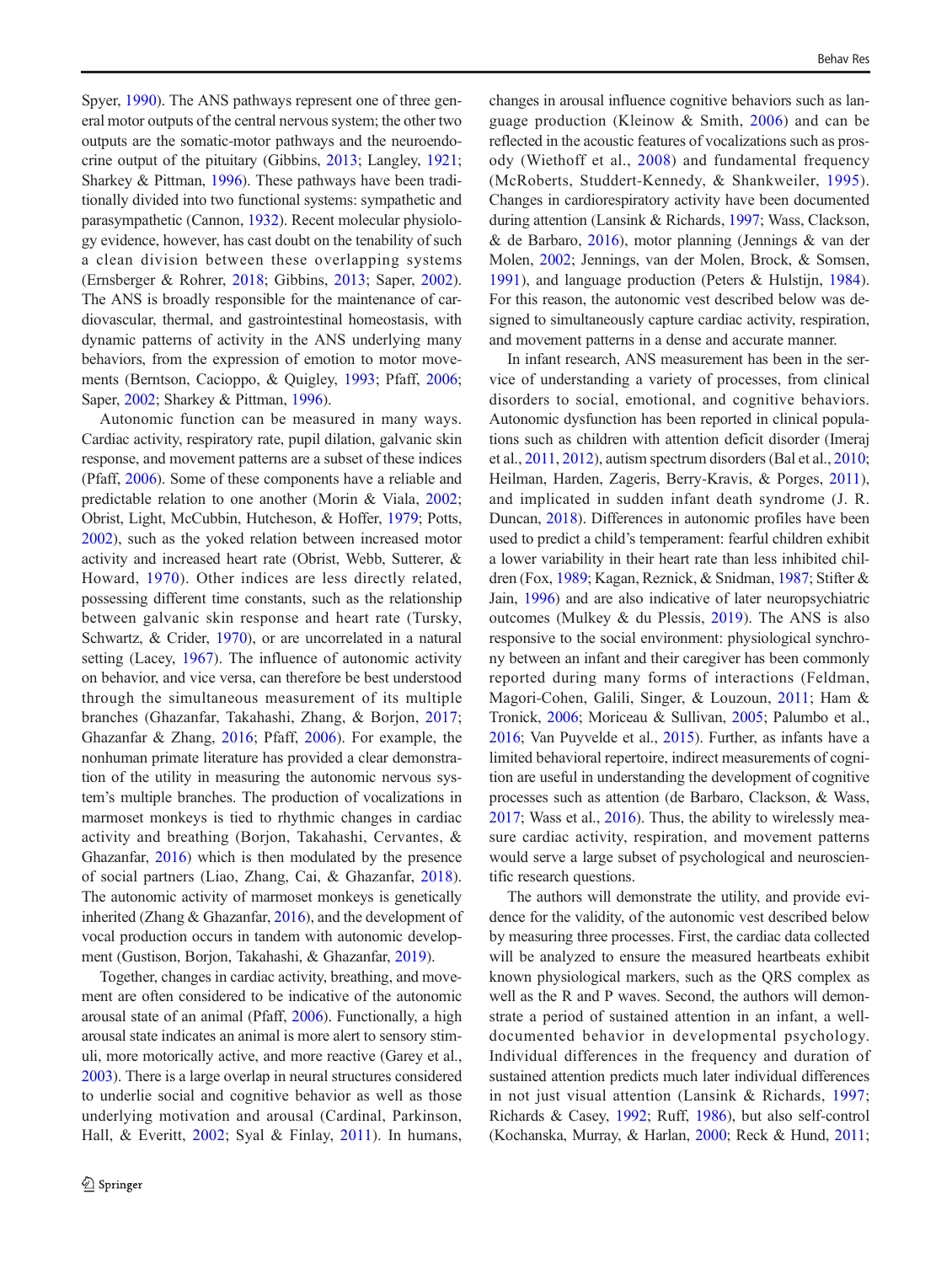Ruff, [1986\)](#page-13-0), language (Welsh et al., [2010\)](#page-13-0), and later school achievement (G. J. Duncan et al., [2007;](#page-11-0) Kannass et al., [2006](#page-12-0); McClelland & Cameron, [2019\)](#page-12-0). For infants, sustained visual attention to an object is not just about looking. It is a more complex state that includes holding objects and body stillness (Yu & Smith, [2012\)](#page-13-0) which likely induces changes in heart rate and breathing (Lacey, [1972](#page-12-0); Norman & Shallice, [1986](#page-12-0); Porges & Raskin, [1969](#page-13-0); Richards, [1985](#page-13-0), [1987\)](#page-13-0). Finally, changes in movement will be related to a six-minute video of naturalistic play provided by the authors (Video 1).

# Why design a vest for use in developmental populations?

Developmental populations present two challenges in the study of autonomic activity: flexibility and accuracy. First, the surface electrodes commonly used in most measures of autonomic function require the application of conductive gel and are placed across the body, from the chest to the hip or feet. These surface electrodes tend to be wired and connected to a data acquisition system, making the participant effectively tethered. Experimental designs that require freely moving and unrestrained activity then become unfeasible. Even when wireless solutions are available, the wired electrodes are generally attached to a large transponder that has to be mounted to the infant's body or hidden in clothing. Second, it is not uncommon for proprietary solutions to have the raw, cardiorespiratory data hidden behind proprietary algorithms which only release a derived heart rate or respiration rate value. Such algorithms make it difficult to verify the recorded measures. It is important to note, however, that reliable open-source analysis programs for analyzing raw echocardiogram data are available (Thorson, West, & Mendes, [2018;](#page-13-0) Vest et al., [2018](#page-13-0)).

Wireless devices are commonly used in adults to measure autonomic function, yet it is difficult to find comparable devices in children. Existing solutions appropriate to developmental populations include wristbands and traditional lead setups. For example, the Empatica E4 is a wireless wristband that can be easily worn by developmental populations. The device records blood volume pulse, movement with a threeaxis accelerometer, galvanic skin responses, and peripheral skin temperature. Its lightweight and portable design allows for recordings of up to 24 hours in an unobtrusive fashion, and an event mark button provides the ability to link physiological signals to experimental events. While the Empatica E4 is an excellent option for many studies, it measures heart rate variability and the inter-beat interval indirectly using a photoplethysmograph, which is very sensitive to noise caused by motion. Inter-beat intervals are calculated using a proprietary algorithm, which makes manual correction and verification of data difficult. Devices produced by Biopac, a leader in physiology measurement tools, offer an alternative to a

wristband. Their wireless solutions for measuring autonomic function include the Bioharness and Bionomadix Bioshirt, which are similar in principle to the vest described below. These devices, however, are designed for use in adults and are unable to be adjusted to accommodate developmental populations without expensive customizations. Traditional electrode lead designs are available; however, they require the application of electrode gel and are generally tethered to a data acquisition system. While an ultra-portable wireless solution such as the Empatica E4 provides convenience, it does not easily lend itself to data verification. Traditional wired setups are accurate and reliable; however, they are not optimized for use with freely moving children.

The autonomic vest described below represents several technological advantages and alternative solutions to currently available devices. The vest is lightweight and portable, making it easy to use in various experimental settings. The use of four-way-stretch material and straps make the vest accommodating to children between the ages of 8 and 24 months. Cardiac activity is measured using conductive cloth electrodes which do not require electrode gel or water. Respiration is measured using a force sensitive resistor, which allows the vest to be resized. Motion is measured using a three-axis accelerometer embedded in the chest. When applied correctly, and securely, the vest is also resistant to noise caused by motion. The raw data are minimally processed, allowing for an accurate and temporally precise calculation of autonomic function. Thus, the vest is optimally designed to be used in freely moving studies of infant behavior.

# **Methods**

#### **Overview**

A labeled image of the completed vest can be seen in Fig. [1](#page-3-0). The autonomic vest comprises two components: (1) the electronics (Supplementary Material 1), which are mounted between two rubber sheets, and (2) the fabric covering (Supplementary Material 2), which covers the electronics and is tied around the infant. The mounted electronics weigh 173 g, and there is an external battery box that weighs 98 g. Without the electronics, the fabric cover weighs 70 g, and the detachable electrodes weigh 60 g. Therefore, without the battery box, the completed vest weighs 303 g and is 40.64 cm long and 12.1 cm wide. A set of buckles gives an extra 9.53 cm for size adjustment, and cloth straps allow it to be secured safely around the neck of the subject. The fabric covering is made of a fourway stretch material comprising nylon and spandex. Cardiac activity is recorded using three removable and replaceable patches of conductive cloth: two on the ventral side of the chest and one on the dorsal to serve as a ground.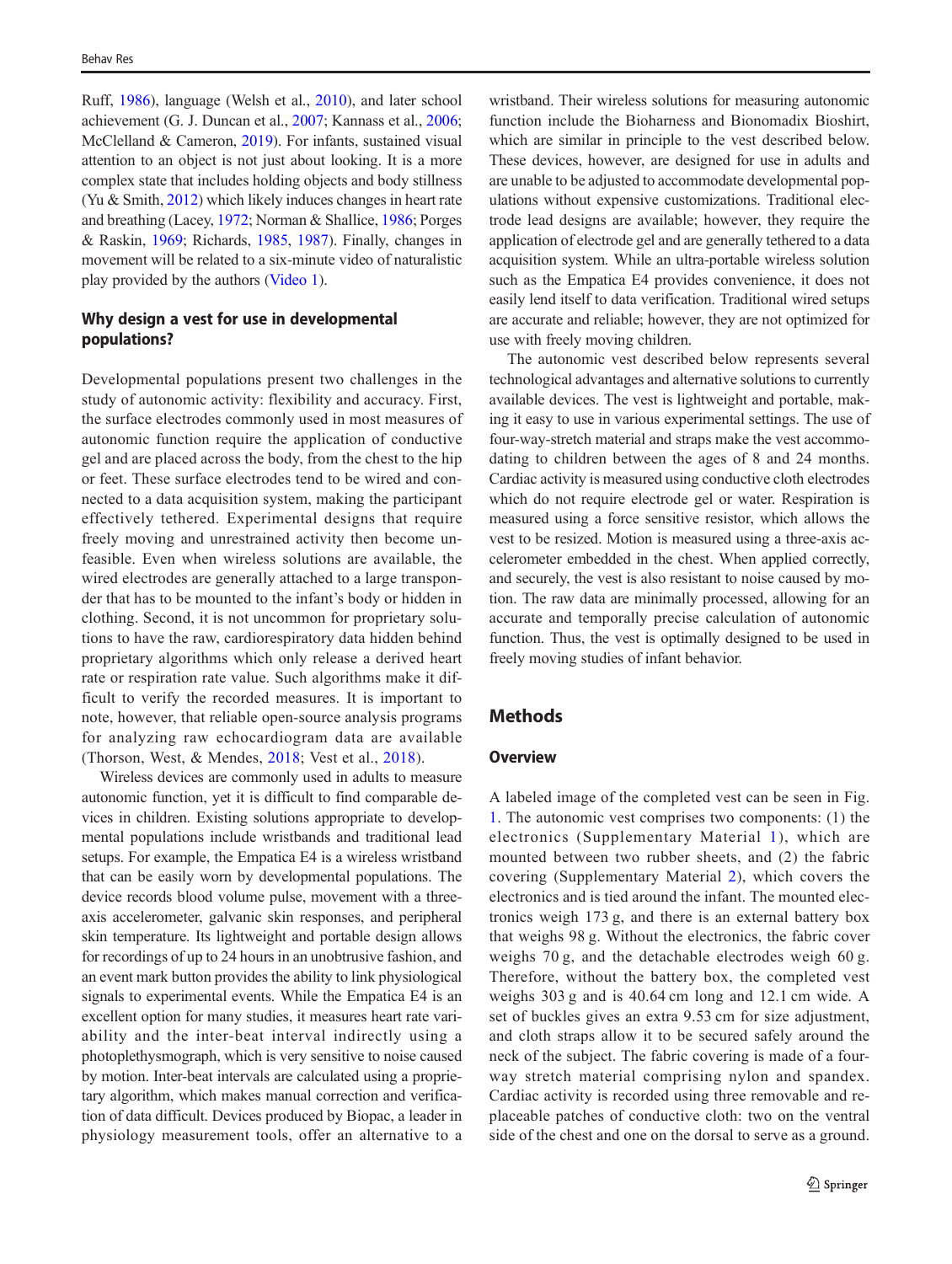<span id="page-3-0"></span>

Fig. 1 The autonomic vest. The vest comprises two components. The sensors are mounted on a rubber mat (bottom) with a fabric covering equipped with snap buttons to secure the sensors (top). Arrows indicate

the position of the cardiac sensors, cardiac ground, respiration sensor, accelerometer, and the microprocessor

Trunk motion and movement is measured using a threeaxis accelerometer located in the center of the chest. Respiration is recorded using a force sensitive resistor. Data is both written locally to an SD card and wirelessly streamed from the vest to a computer using Bluetooth. An in-house MATLAB algorithm starts the recording of data on the SD card and stores a backup version of the data on the computer running the software. The instructions for constructing the vest will be summarized and discussed below. Thorough, step-by-step instructions with pictures can be found in the supplementary materials to this article. The relevant suite of software and associated files can be found in the Open Science Framework (osf.io/24gp5). A full table of the materials and sensors needed for this vest, as well as their respective cost, can be found in Table [1.](#page-4-0) At the time of publication, the authors estimate the cost of construction for a single vest to be approximately \$285 USD.

# **Electronics**

To capture changes in cardiac activity, respiration, and movement, the autonomic vest utilizes a suite of sensors that are easily acquired and connected for use. A full list of the sensors needed can be found in Table [1](#page-4-0). The wiring diagram for the vest can be seen in Fig. [2.](#page-5-0) In-depth instructions for the creation and soldering of the sensors, as well as information for programming the necessary components, can be found in Supplementary Material 1. The software necessary for flashing the electronic components and the .stl files for 3D printing the containers of the electronics can be found in the Open Science Framework (osf.io/24gp5). The sensors chosen for data acquisition and the detection of cardiac activity, respiratory activity, and movement are detailed below. To protect the electronics from any messes made by the child subject, all sensors are encased in two rubber mats which are sealed with rubber cement.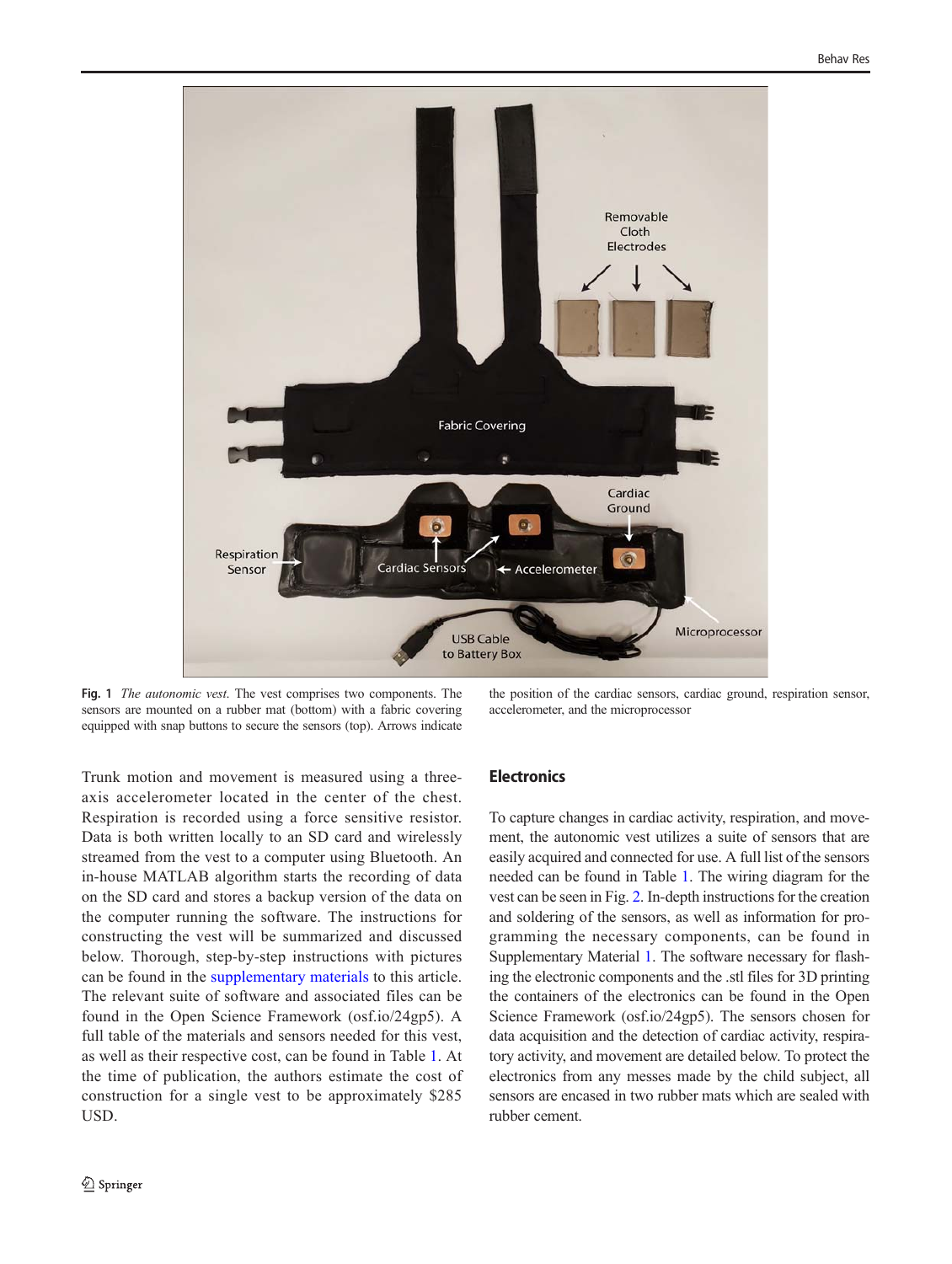| <b>CATEGORY</b> | <b>ITEM</b>                                                     | <b>NOTES</b>                                            | PRICE    |
|-----------------|-----------------------------------------------------------------|---------------------------------------------------------|----------|
| Electronics     | Teensy 3.6                                                      | DigiKey #1568-1442-ND                                   | \$32.50  |
| Electronics     | SparkFun AD8232 single lead heart rate monitor                  |                                                         | \$19.95  |
| Electronics     | Accelerometer LISD3H                                            | DigiKey #1528-1516-ND                                   | \$4.95   |
| Electronics     | Bluetooth module HC-05                                          | Cost for 2                                              | \$8.88   |
| Electronics     | 3.3 V Battery charger                                           | DigiKey #1528-1833-ND                                   | \$6.95   |
| Electronics     | LiPO battery 2500 mAH                                           | DigiKey #1528-1840-ND                                   | \$6.89   |
| Electronics     | Switch slide SPDT                                               | DigiKey #679-3535-ND                                    | \$1.37   |
| Electronics     | Cobaltex near-field magnetic and electric shielding fabric      | Conductive cloth for electrodes                         | \$13.99  |
| Electronics     | Electronics Force-sensitive resistor                            | DigiKey #FSR03CE-ND                                     | \$13.97  |
| Electronics     | Flexible stranded electrical wire 16 AWG                        | 10 ft (5 ft black and 5 ft red)                         | \$5.99   |
|                 |                                                                 | <b>Electronics total</b>                                | \$115.44 |
| Materials       | Lycra matte milliskin nylon spandex fabric four-way stretch     | 58 inches wide, black                                   | \$8.99   |
| Materials       | Coats & Clark dual duty all-purpose thread                      | 1 spool of yarn, black                                  | \$4.30   |
| Materials       | Singer 07051 pearlized head straight pins                       | Size 24, 120-count, white                               | \$4.70   |
| Materials       | Schmetz universal (130/705 H) sewing machine needles            | Size 90/14                                              | \$6.19   |
| Materials       | Dritz notions $1\frac{1}{2}$ -inch black elastic soft waistband |                                                         | \$7.02   |
| Materials       | Dritz 9332B braided elastic                                     | $\frac{1}{2}$ inch $\times$ 1 $\frac{1}{2}$ yard, black | \$4.42   |
| Materials       | Velcro brand one wrap thin ties                                 | $8 \times \frac{1}{2}$ inches, black                    | \$10.00  |
| Materials       | Dritz 495 parachute buckle                                      | for $\frac{1}{2}$ -inch strap, black                    | \$5.04   |
| Materials       | Aleene's platinum bond adhesive super fabric                    | 2 oz.                                                   | \$7.51   |
| Materials       | Ruspepa 12-inch $\times$ 15-inch silicone pad                   | $\frac{1}{4}$ -inch rubber silicone sheet               | \$18.99  |
| Materials       | 1 1/2-inch Velcro band                                          | 45-foot roll                                            | \$16.97  |
| Materials       | $\frac{1}{2}$ -inch Velcro 1801-OW-PB/B                         | 10-foot roll                                            | \$6.20   |
| Materials       | 1/32-inch-thick rubber sheet                                    | McMaster-Carr #1290N52                                  | \$19.75  |
| Materials       | 12.5-mm metal button snaps kit                                  |                                                         | \$14.90  |
| Materials       | Craftown snaps all-in-one starter kit                           |                                                         | \$14.99  |
| Materials       | Arteza 45-mm quilting rotary cutter replacement blades          |                                                         | \$14.43  |
| Materials       | Rubber cement                                                   |                                                         | \$5.97   |
|                 |                                                                 | <b>Materials total</b>                                  | \$170.37 |
|                 |                                                                 | <b>FINAL TOTAL</b>                                      | \$285.81 |

<span id="page-4-0"></span>Table 1. Electronics and materials. The above table describes the list of materials and electronics necessary for completion of the vest. Prices were calculated at time of publication and may be outdated

## Data acquisition

Microprocessor - Kinetis ARM<sup>®</sup> Cortex®-M4 microprocessor (K66 Family) /Teensy 3.6 For use in developmental populations, the microprocessor must be small in size with a low profile. Processors must also incorporate enough ports to accomplish recording from multiple sensors and allow for ease of programming through the integrated development environment (IDE) or a development toolchain. One of the more readily available IDE devices is Arduino, which is free with a wide range of already developed application programming interfaces (APIs) for its users. Using the Arduino IDE will ensure that most researchers can program the microprocessor used in this vest.

The most convenient microprocessor is the Kinetis ARM<sup>®</sup> Cortex®-M4 (K66 Family), which is also available in an evaluation board, Teensy 3.6. Apart from having a powerful microprocessor and a wide range of peripherals like analog-todigital converters (ADCs) and assorted communication buses, this evaluation board comes with an SD card module embedded in it. Evaluation boards and breakout boards provide the easy connection of sensors or external peripherals to the microprocessor and provide well laid-out circuitry for powering the chip and its ports. Without the ports and laid-out circuitry, high-tech soldering and custom circuit design would be required.

Another major goal for the vest is the ability to sample data at a constant sampling rate of 1000 Hz. Such a sampling rate ensures that the fast dynamic of the heartbeat wave form can be captured, allowing for accurate analyses. All devices related to this vest must therefore have a throughput that is at least twice the targeted sample frequency. The issue of throughput versus the number of ports needed is not a limitation when using Teensy 3.6 since its 57 ports which are considerably more than needed for this project.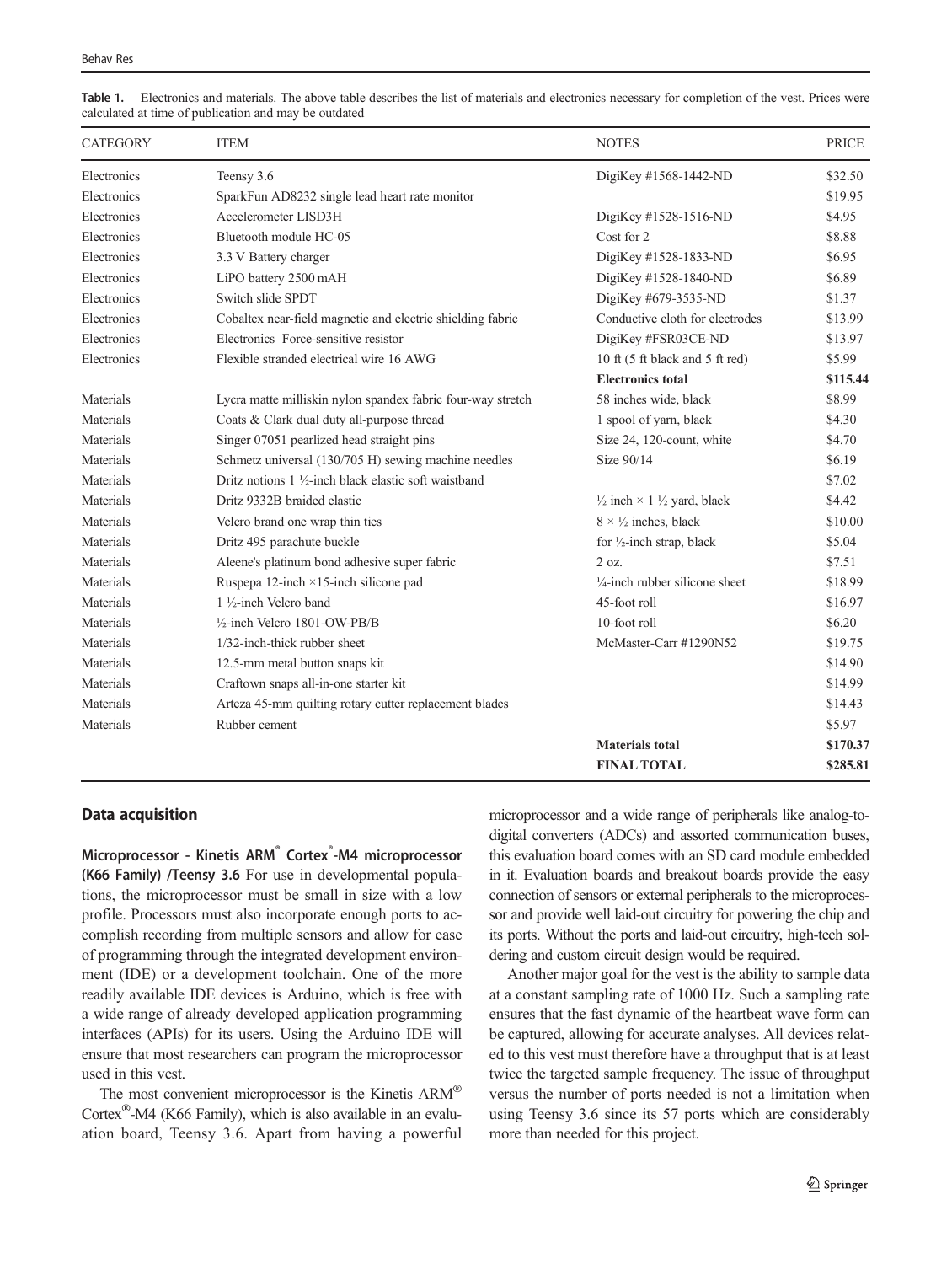<span id="page-5-0"></span>

Fig. 2 Wiring diagram for the autonomic vest. A diagram listing all the connections between the electronic components of the vest. Colored lines indicate soldered connections between the components. Components in the top right of the figure are enclosed separately

The inclusion of an SD card module makes data acquisition more convenient and accurate. Data is collected from the peripheral sensors, processed, and written locally to the SD card. This presents no opportunities for drops in data and minimizes the opportunity for delays in writing the data. However, it is still important to have a way to visualize the data being collected in order to determine whether the signals are capturing verifiable cardiorespiratory and movement data. This is accomplished using a Bluetooth module.

Bluetooth module - BLE v5.0 To facilitate data visualization, a Bluetooth module was incorporated into the vest. Bluetooth communication is used to transfer live data to the graphical user interface (GUI) display for monitoring and backup data collection.

The Bluetooth Low Energy module version 5.0 (BLE v5.0) is capable of being configured to be either the master or slave in communication. It easily enables a choice of private communication where it can only pair with a specified modular Bluetooth device. This private communication ability will ensure that not every Bluetooth device in the vicinity can pair with the vest. This Bluetooth module is readily available on evaluation boards and can easily be purchased from Amazon. BLE v5.0 supports 2.4 GHz communication, at 2.1 Mbps (Max) asynchronously and 1 Mbps/1 Mbps synchronously. Its ability to transfer transistor-transistor logic (TTL) signals or convert received messages into TTL signals makes it easy to use with any microprocessor having universal asynchronous receiver/ transmitter (UART) capability.

Battery and charger - 2500 mAH The power consumption of the vest is low, with an approximate maximum of 0.99 W. Assuming an extreme case where the power consumption is 0.99 W at 3.3 V, the current drawn would be 300 mA. Thus, the battery chosen for this vest must be able to supply the vest with a maximum of 3.3 V at 300 mA for the entire duration of the experiment. A 2500 mAH-3.3 V battery is suitable for this purpose. Given the anticipated demands, this battery can last at most eight hours at maximum power. This time period is sufficient for multiple short experiments or long at-home recordings.

The battery charger was chosen based on its safety, size, voltage, and current output. The charger for the vest battery is small in size (less than  $900 \text{ mm}^2$ ) and rated  $100 \text{ mA}$  at default and 500 mA with minor modification. The charger is used at a default setting: 3.3 V output at 100 mA.

## Cardiac activity

Heart rate monitor - AD8232 Single Lead Heart Rate Monitor The heart rate monitor is located behind the respiratory sensor, on the back left side of the vest. It must be able to collect accurate data with little to no electrical noise. It must also be easy to use and able to withstand any electrostatic discharge (ESD) that may arise when wearing the vest. The ability to detect a leads-off situation will enable reliable data collection. The AD8232 Single Lead Heart Rate Monitor is a complete analog front-end (AFE) device, meaning it does not require other devices for amplification, signal conditioning, or filtering. This chip is manufactured by Analog Devices and its evaluation board is readily available.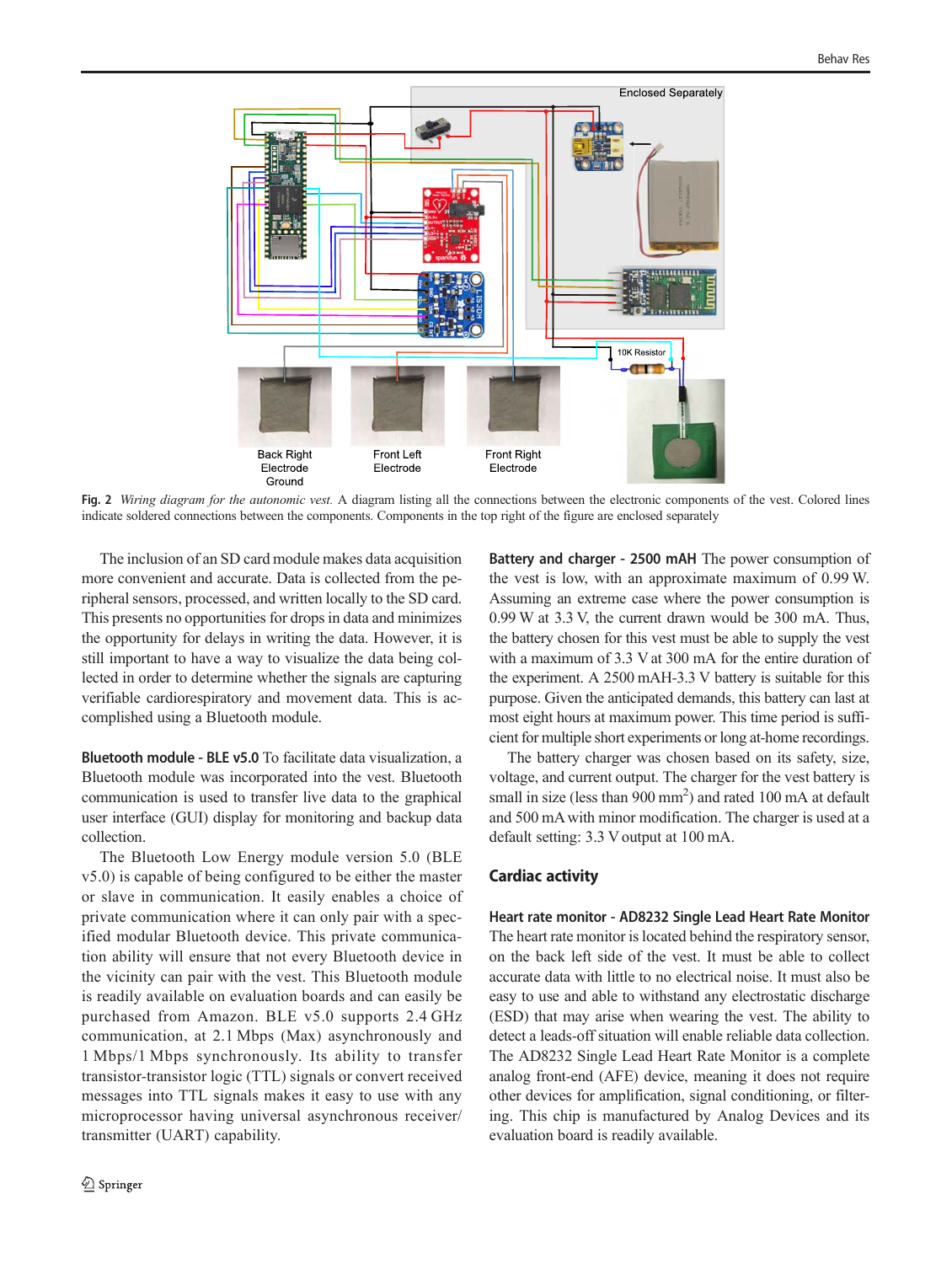Cardiac sensor – conductive cloth electrodes The cardiac electrodes are located on the front of the vest, in line with the child's heart. The ground is located on the back right side of the child's chest, just past the armpit. Heartbeats are very low-voltage electrical signals in the range of millivolts. One challenge in detecting such a low-voltage signal is avoiding voltage loss due to the resistance of leads. Any resistance in the circuitry will result in a voltage drop across it. To avoid weakening the cardiac signals, the electrodes must have very low resistance. Contemporary electrodes use gel for enhancing electrical conductivity. For developmental populations, the use of gel is commonplace, but may result in discomfort as well as increased preparation time. Commercially available conductive cloth is designed for electromagnetic interference (EMI) protection and is produced in a variety of resistance per square area. For the vest, frequency attenuation at the electrodes is not a goal or concern, but electrical conductivity is. The targeted total resistance from the electrode to the connection point on the heart rate monitor should be below  $0.5 \Omega$ . Conductive cloth does not have an even distribution of resistance, thus the units for sheet resistance are measured in ohms/square, with a lower value indicating a more conductive material. More conductive material helps to offset the resistance due to connecting the electrode wires to the electrode. Any conductive cloth with less than 0.1  $\Omega$ /square sheet resistance will work for this vest. However, please note that some of the best conducting cloths lack a silky or soft feel and may not be suitable for constant skin contact in developmental populations. The cardiac electrodes will detect voltages as low as 0.0081 mV. As this is a highly sensitive electrode, a reference ground is used to subtract ambient noise. In our tests, ambient noise tends to be between 0 and 0.4 mV, and the average amplitude of a recorded heartbeat is around 1 mV, with an upper limit of around 2.5–3.0 mV.

#### Respiratory activity

Respiratory sensor - Ohmite FSR03CE The respiratory sensor is located on the back left side of the vest, parallel to the cardiac ground. One challenge is to detect respiration while ignoring heartbeats and other disturbances created by body movement. Publicly available devices typically record respiration with stretch sensors. Stretch sensors present two hurdles for developmental populations: they prevent a vest from being resized, and they may require a subject to breathe hard in order to detect a signal. To solve these two issues, a force-sensitive resistor (FSR) was chosen as a simple sensor that can detect breathing while ignoring most of the disturbances created by a subject's body movements. The force sensor is separated mechanically from any external forces by an enclosure and held on to the same enclosure by a nylon fabric (see Fig. [2\)](#page-5-0). When the enclosure is pushed from the sides or behind, most of the force is directed to the walls of the enclosure, which is made of neoprene foam for ergonomics and force damping. When the

nylon fabric holding the FSR is pushed, however, a force is exerted on the FSR, which in turn changes its resistance. FSR resistance is linearly proportional to the force exerted on it, hence its variation in the signal will indicate the variation in force exerted. This sensor is placed on the lower back of the subject. The FSR thus captures force from the movement of the diaphragm during breathing, translating the force into resistance which is further converted into an electrical signal using a resistor network or a voltage divider (see Supplementary Material 1). Choosing an FSR requires consideration of its size and sensitivity. The selected Ohmite FSR03CE has a diameter of 25.42 mm, an actuation force of 0.0981 N (10 g), and force ranges up to 49.0333 N (5 kg). This means that any force greater than 0.0981N (10g) will cause a change in the FSR and will be detected. This FSR is small enough to use for a small respiration sensor that can fit on an infant without getting in the way of the shoulder blade or compromising ergonomics or comfort.

# Movement

Accelerometer - LISD3H The accelerometer is located in the center of the front of the vest, below the cardiac electrodes. The mode of communication between the microcontroller and the accelerometer determines the speed at which the data can be collected. SPI (Serial Peripheral Interface) will support faster data collection than  $I^2C$  (Inter-Integrated Circuit) communication, but SPI requires more ports than I<sup>2</sup>C. Any accelerometer that will guarantee 2000 samples per second (2 ksps) regardless of the mode of communication is the right candidate for this project and will guarantee a sampling rate of 1000 Hz. The LISD3H is a triple-axis accelerometer with a data rate ranging from 1 Hz to 5 KHz. The accelerometer is made by STMicroelectronics and has a low-profile breakout board courtesy of Adafruit Industries, LLC. This accelerometer is fabricated using MEM (microelectromechanical) systems technology, resulting in very low energy consumption. It has 10-bit resolution, which is sufficient for our task, and its sensitivity can be selected as  $\pm 2g/\pm 4g/\pm 8g/\pm 16g$ . For this vest,  $\pm 2$ g sensitivity (roughly equivalent to 19.6 m/s<sup>2</sup> was chosen. Any force that will move the ball bearing inside the accelerometer faster than 19.6 m/s<sup>2</sup> will result in a detectable signal.

#### Additional sensors

The microprocessor chosen will have a number of remaining pins. It is therefore possible and feasible for users to add other sensors such as galvanic skin response or a universal time clock. Instructions for adding sensors can be found at the end of Supplementary Material 1. The authors caution, however, that the provided GUI and firmware will not automatically collect data from new sensors. The user will have to edit the firmware and GUI themselves to record this new data.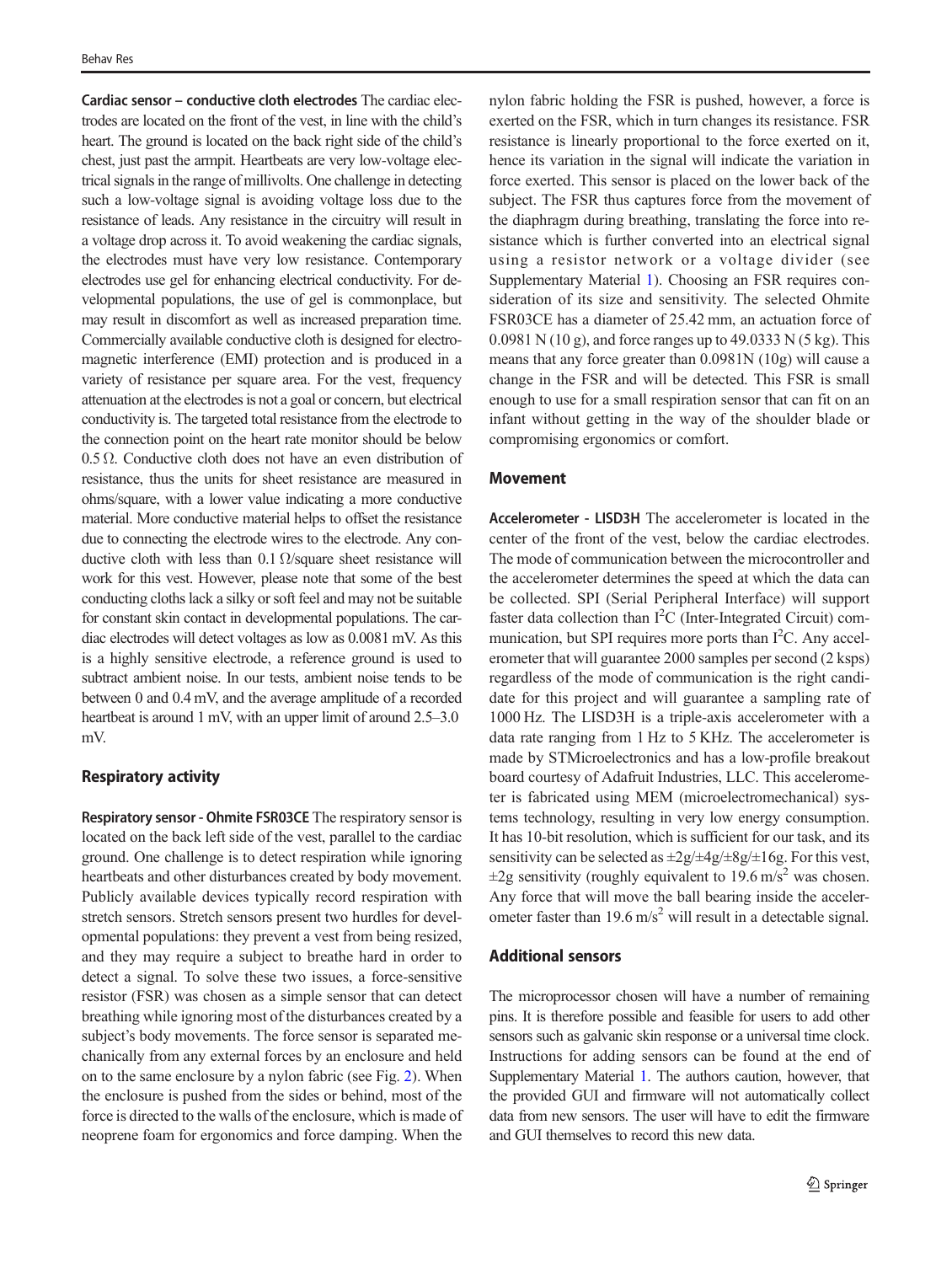### Fabric and materials

The procedure for stitching and assembling the fabric and materials for the vest has been designed to be as minimally involved as possible. Full instructions, with pictures, can be found in Supplementary Material 2 and will be summarized below. The vest is made of a breathable four-way stretch fabric that allows it to be form fitting, but sturdy enough to maintain the sensors against the skin and support the weight of the electronics. Despite being called four-way stretch fabric, the material purchased may exhibit greater stretch along one axis. For the purpose of this vest, the stretch should be along the left–right axis of the chest. The authors also recommend using two-sided or back-to-back Velcro, as it has a lower profile than regular Velcro, making it easier to attach to the buckles.

A stitch pattern is provided as a standard .dwg file in the Open Science Framework (osf.io/24gp5). This file can be downloaded and printed with a poster printer at 100% scale to trace the outline of the vest, the sew lines, and locations of the electrodes. While the authors used a sewing machine to stitch the vest together, it is possible to complete this task using a fabric adhesive. Care would need to be taken to prevent the glue from clumping and to ensure it dries before applying any of the electronic components.

Typically, developing populations exhibit a wide range of chest circumferences. Measurements taken from local subject populations aged 8 to 24 months at Indiana University revealed a range of chest sizes between 44.45 and 60.96 cm. The constructed vest width without straps is 40.64 cm. The vest will stretch comfortably to a length of 45.72 cm and maximally to a length of 49.53 cm. Straps provide an extra 10.16 cm, making the length of the vest approximately 50.8 cm. With straps the vest will stretch past 60.96 cm to accommodate larger children. Therefore, this vest will be able to measure the average child between the ages of 8 and 24 months of age.

The measurements for the vest may change depending on the age being studied and the constitution of the local population. As head circumference is highly correlated, and approximately equal, to chest circumference (Illingworth & Eid, [1971\)](#page-12-0), the authors recommend referencing the World Health Organization's growth charts for head circumference as a starting point and measuring a subset of children in their local subject pool. Pilot experiments using this vest have been successful in a cohort of 22 children as young as 8 months and as old as 24 months.

## Applying the vest

The application of the vest to a subject should be done in a private space in the presence of the parent. The vest is designed so that an experimenter or a parent can apply the device easily and with no training. The subject's shirt should first be

removed. While their arms are raised towards the air, the vest should be buckled around the child's torso and tightened. The straps should be snugly secured over the shoulders and attached to the back of the vest. By design, the front of this vest will not go near the child's neck and does not present a choking hazard. To ensure optimal data quality, the vest should fit snugly against the skin, and the sensors should maintain constant contact with the skin. If the experimenter notices any rashes or scabs on the child they are about to place the vest on, they should not apply the vest.

The vest has been piloted in a separate experiment on 22 infants with a 100% compliance rate. None of the infants exhibited discomfort or tugged at the vest. When solicited for feedback, parents expressed no concern about the fit or comfort of the vest. In a separate experiment using this vest, sessions lasted on average 1114.21 seconds (minimum 611 seconds, maximum 1676 seconds, standard deviation 269.23 seconds). These pilot experiments were terminated not due to infant fussiness, but because the experimental protocol had been completed. For comparison, in the same experiment, 9 out of the 22 infants (40.9%) rejected wearing a head-mounted eye-tracker. These infants ranged in age from 8 to 24 months.

One consideration when using this vest is that the rubber casing for the electronics may prevent body heat from escaping. None of the infants tested with the vest rejected it; however, these experiments were conducted in an air-conditioned laboratory environment. For researchers conducting studies with this vest outside, or in a hot room without proper ventilation, consideration would need to be made to ensure a participant does not overheat.

For the below data, the research protocol was approved by the Human Subjects and Institutional Review Board at Indiana University (Protocol #1901954827). The parents volunteering their infant for the study were fully informed of the study procedures and completed written informed consent and permission forms in advance.

## Cleaning the vest and safety

The vest has been designed to maximize its ability to be sterilized and cleaned for multiple uses. First, the electronics are isolated between two rubber mats which can be washed with soapy water or wiped with a disinfectant wipe. The cloth electrodes are attached to snap buttons and can be removed and cleaned with disinfectant wipes or discarded and replaced with new ones. The fabric cover is removable and can be washed separately in a washing machine. The authors recommend cleaning the electrodes and vest after each experiment. The authors have repeatedly cleaned the vest over 30 times in the span of two months using disinfectant wipes. There was no noticeable reduction in signal quality. Nonetheless, the authors recommend checking the signal quality frequently by starting the vest and laying one's hands on the cloth cardiac electrodes.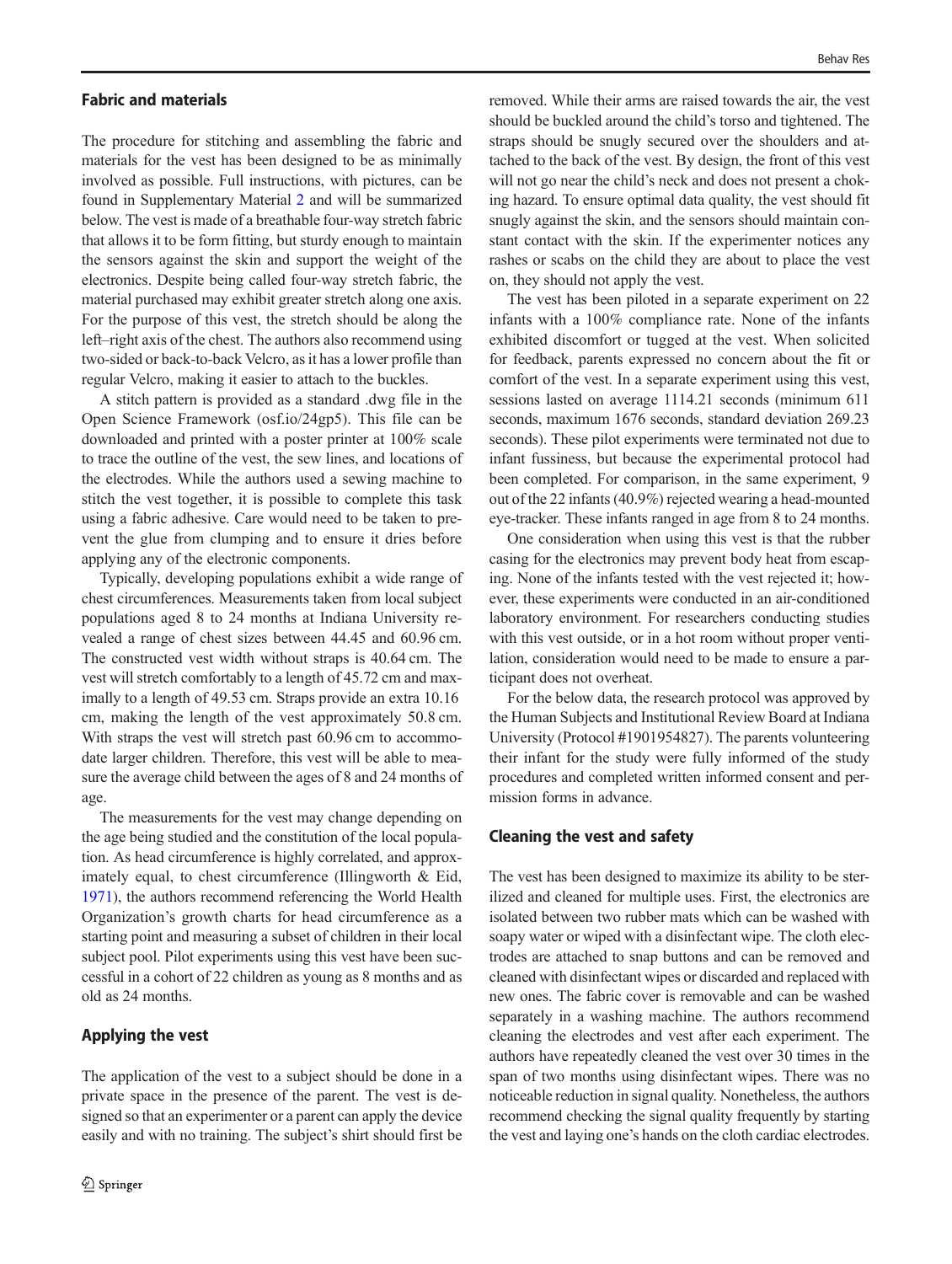This skin contact is usually sufficient to detect a heartbeat. After visually inspecting the output and confirming signal quality, the vest should be disinfected and prepared for the study. If signal quality appears deteriorated, the authors recommend replacing the cloth electrodes. Assuming the vest is not unreasonably handled, there should be no degradation in either the respiration sensor or the accelerometer.

There is no risk of shock from using this vest. The only electronic components in direct contact with the participant's body are the three cloth electrodes for measuring cardiac activity. Each cardiac electrode is connected to a  $180 \text{ K}\Omega$  resistor. The ground electrode is connected to a  $360 \text{ K}\Omega$  resistor. These resistors restrict the maximum flow of current to 10 μA. For comparison, licking a 9 V battery would result in a current of roughly 1.3 mA, which is equivalent to 1300  $\mu$ A. Further, all components of the autonomic vest are either enclosed in a plastic casing or wrapped in a rubber foam pad, increasing both electrical and heat insulation. The battery pack is also enclosed outside the vest in a strong plastic casing and is connected to the vest via a USB port that is easily detachable.

# **Software**

## Graphical user interface

The authors provide a GUI for the use of the autonomic vest as an .m file that can be run using any current version of MATLAB. This GUI was developed using MATLAB 2019b. The interface allows the user to view the data with a ~1–2-second delay, which facilitates electrode placement and ensures data quality is sufficient to continue the experiment. The GUI can also save the displayed data, which will be at a variable sampling rate, as a backup to the 1000 Hz data in the SD card. The vest will not start writing data until the Start button is pressed and will stop data writing once the Stop button is pressed. To ensure accurate analyses, the authors recommend using the data written onto the SD card and suggest using the GUI-collected data for pilot purposes only. For example, the visualized cardiac waveforms will be missing a spike or will exhibit two heartbeats in close proximity to each other. These errors are due solely to data transmission delays with Bluetooth and are not reflected in the data written on the SD card. The authors have also included an event marker button, which can manually mark the onset of events relevant to future data analysis.

As the vest's firmware is designed to interface with MATLAB, it is possible to directly interface with the vest using Psychtoolbox through Bluetooth. The MATLAB GUI provided by the authors communicates to the vest through a COM port. To interface with the vest using Psychtoolbox, the user would need to identify that same COM port. From there, the ability to collect the data gathered by the vest is

straightforward and will closely mimic the code used in the GUI. The authors refer interested researchers to read the provided GUI's .m file and adapt the code for their purposes.

## Calculating heart rate

While there are many reliable open-source analysis programs for analyzing raw echocardiogram data (Thorson et al., [2018;](#page-13-0) Vest et al., [2018\)](#page-13-0), the authors chose to directly compute heart rate using MATLAB. First, motion artifacts or signal cutoffs were manually identified and isolated. In this study, regions exhibiting signal loss or motion artifacts were replaced with NaNs (not-a-number; MATLAB). To remove drift in the signal, the 1000 Hz cardiac data was high-pass-filtered at 5 Hz to preserve the rapid waveform of the heartbeat. Heartbeats were detected using an adaptive threshold of one second duration to find cardiac spikes greater than the 95th percentile of the amplitude at each second of the signal (Borjon et al., [2016;](#page-11-0) Gustison et al., [2019\)](#page-12-0). To calculate heart rate, we constructed a binary series of heartbeat counts and convolved the resulting series with a five-second Gaussian window. This method is often used in estimating the instantaneous rate of action potential occurrences in neurophysiological data (Shimazaki & Shinomoto, [2010](#page-13-0)).

### Calculating respiration rate

Similar to the calculation of heart rate, the authors chose to directly calculate respiration rate using MATLAB. For this study, segments of respiratory signals that did not clearly demonstrate respiration were excluded from further analysis by being replaced with NaNs. Respiratory signals were downsampled from 1000 Hz to 50 Hz. To remove drift in the signal, the resulting data was high-pass-filtered at 5 Hz. The phase coordinates of the respiratory signal were then determined by calculating the angle of the Hilbert transform of the detrended signal (Borjon et al., [2016](#page-11-0); Gustison et al., [2019\)](#page-12-0). To calculate respiratory rate, the points in time where the angle of the Hilbert transform was 0 were detected. These time points represent the beginning of expiration and were converted into a binary representation and convolved with a 15-s Gaussian window. Again, this method is often used in estimating the instantaneous rate of spike occurrences (Shimazaki & Shinomoto, [2010](#page-13-0)).

# Results

To demonstrate evidence for the validity of this vest, the authors applied the vest to two infants 16.7 and 16.2 months of age. An image of one of the subjects wearing the vest can be seen in Fig. [3a,](#page-9-0) and five seconds of the collected raw data in Fig. [3b](#page-9-0). One verification of the vest is to compare the collected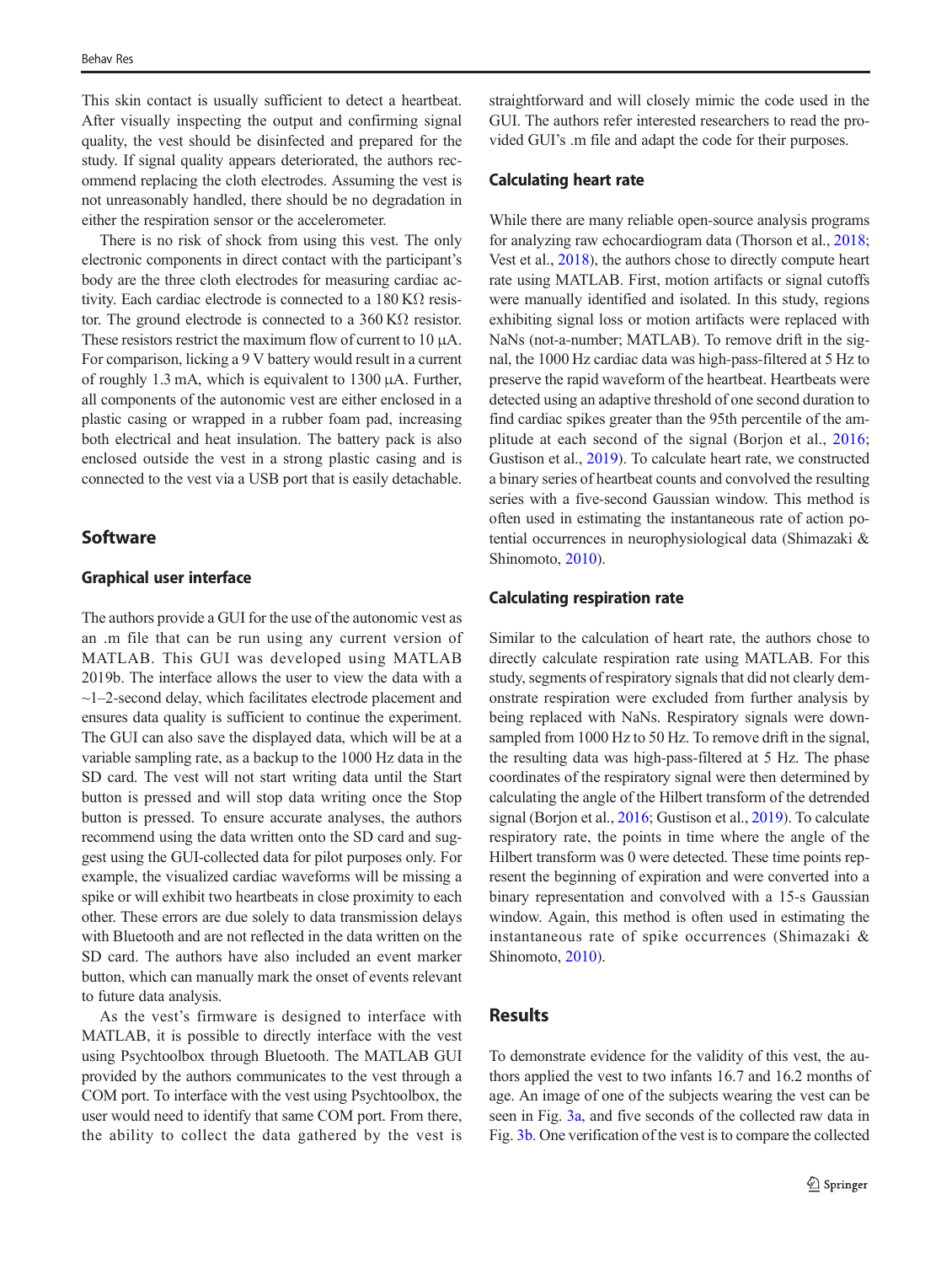<span id="page-9-0"></span>

Fig. 3 An exemplar of raw data from the autonomic vest. (a) An image of the vest applied to a 16.7-month-old child. She is sitting on her parent's lap and watching a video on a phone, sustaining her attention to the object. (b) Five seconds of the raw data from the autonomic vest. Cardiac activity is in the top row with clear P, Q, R, S, and T

waveforms identified in the inset. Respiratory activity is in the middle row with moments of inspiration and expiration identified. The third row demonstrates normalized data from the  $x$ -,  $y$ -, and  $z$ -axis of the accelerometer

data to known clinical landmarks. Heartbeats are electrical impulses that travel across the four chambers of the heart, which contract and relax in a coordinated and stereotyped fashion. The P, Q, R, S, and T components of the heartbeat can be clearly identified in Fig. 3b. The P wave corresponds to atrial contraction, and the electrical impulse spreads through the ventricles to form the QRS complex. Finally, the ventricles repolarize, resulting in a delayed T wave. A subset of 500 randomly chosen heartbeats were visually inspected by a research assistant. Of these randomly chosen heartbeats, 496 (99.2%) exhibited identifiable P, Q, R, S, and T waveforms. In addition to these physiological components, clear inhalation and exhalation can be observed along with variations in movement across the  $x$ -,  $y$ -, and  $z$ -axis of the accelerometer.

The filtered data, including calculated heart rate and respiration rate, can be observed in Fig. [4.](#page-10-0) This exemplar data was collected for 1121.2 seconds, and Fig. [4a](#page-10-0) plots the data across the entire session. The average heart rate for this session was 126.45 beats per minute (bpm), with a standard deviation of 8.169 bpm. The average respiration rate was 23.88 respirations per minute (rpm), with a standard deviation of 4.24 rpm. These session-level analyses demonstrate that the derived heart and respiratory rate measures exhibit minimal variability and accurately reflect the collected heartbeats and respiration. The unfiltered session data and the calculated heart and respiratory rates are provided as supplementary data to this article. Due to a data corruption error, this data does not have a corresponding video. Nonetheless, there is enough data to see the variability of the signal over a long period of time and during a session where the infant was walking around as well as sitting. This session is not curated or edited, meaning there are periods of noise where the vest shifted during play and was then readjusted by the researchers or the caregiver. The majority of the session, however, has reliable and identifiable heartbeats and respiratory activity.

A second verification was to capture a period of sustained attention. To achieve this, the child sat in her mother's lap and watched a video on a cell phone. This period of quiescence facilitates attention, beginning with a brief shift in posture (bottom row, right column of Fig. [4\)](#page-10-0). This shift of movement occurs during a period of low respiratory rate and a simultaneous increase in heart rate. Movement, heart rate, and respiratory rate stabilize shortly after these changes.

To further illustrate the use of the accelerometer in this vest, the authors provide a six-minute video of a subject wearing the vest while playing at a tabletop with their caregiver (Video 1). The collected accelerometer data is plotted beneath the video and, for convenience, the authors have indicated the onset of several behaviors of interest for the first minute of the video. At 0:17, the caregiver bounces their child on their knee, resulting in very clear oscillations along the y-axis. At 0:25, the child leans over to reach for a toy, changing the  $x$ axis output, then reaches across the table at 0:30 and at 0:50, eliciting changes in the z-axis. There is a vibrating, light-up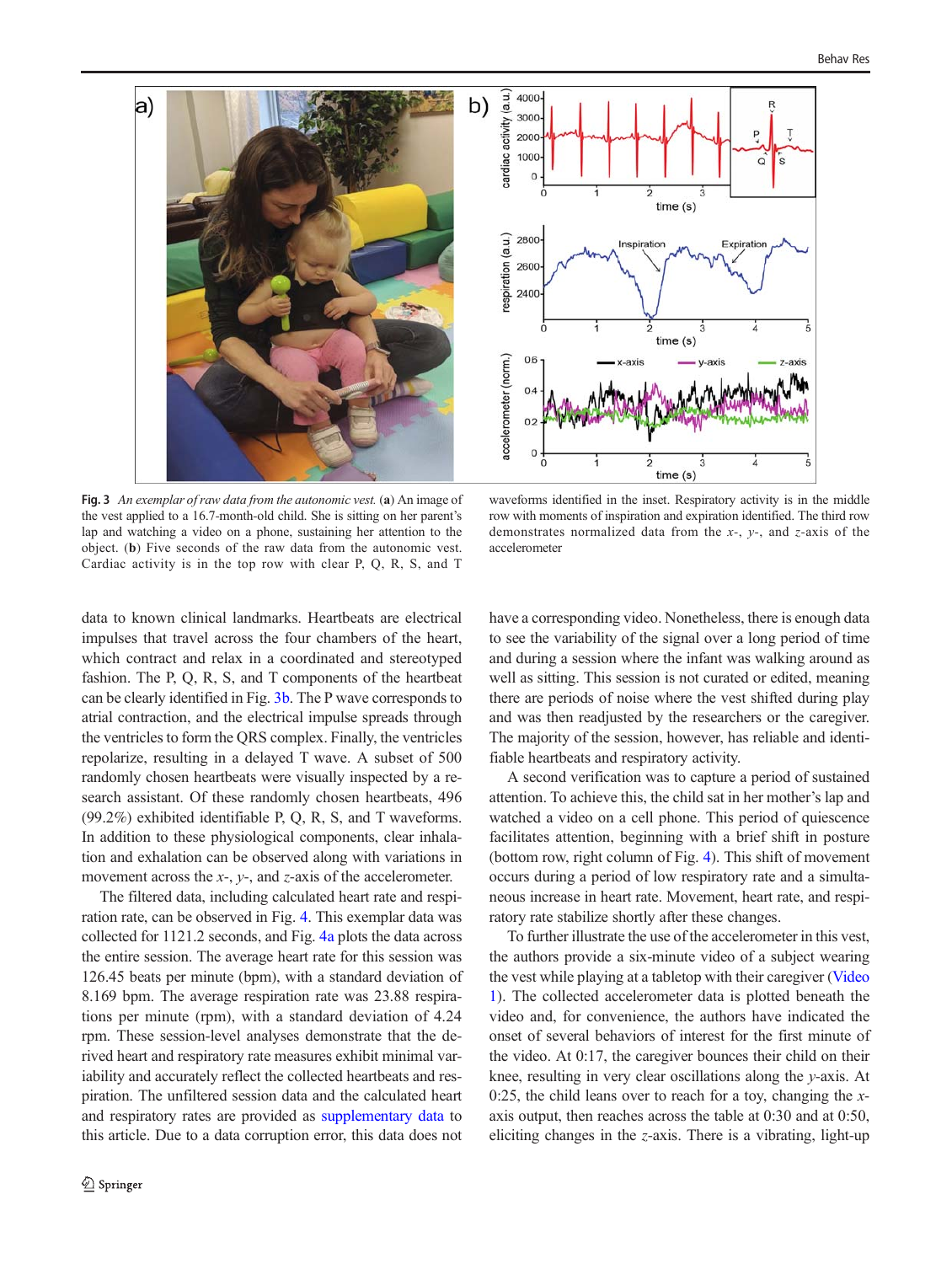<span id="page-10-0"></span>

Fig. 4 A period of sustained attention. At left is the entire session of data from the subject pictured in Fig. [3](#page-9-0), with the shaded region in green indicating the exemplar period of time at right. At right is 50 seconds of data from the autonomic vest, exhibiting a period of time in which the subject was sustaining attention to a video on a cell phone. The shaded region in gray indicates the onset of attention. For both columns, the first

toy that the child turns on at 0:35, which causes vibrations that can be seen on all three axes of the accelerometer. At 0:40, the child presses the vibrating light-up toy against their chest, resulting in very large oscillations in the accelerometer. While uncoded, the remaining five minutes provide other examples of naturalistic child interaction. The authors conclude that the use of the accelerometer is sufficient for identifying movement, and changes in its output are consistent with the infant's movement.

## **Discussion**

The authors have described the development of a wireless vest designed to measure autonomic function in infants 8–24 months of age. The components of the vest, from its material to sensors, were chosen to optimally and accurately capture these biological signals. Evidence for the validity of the vest



row exhibits the filtered cardiac data, and the second row demonstrates the calculated heart rate. The third and fourth rows demonstrate the filtered respiratory signal and the calculated respiratory rate, respectively. The fifth row demonstrates the normalized signal from the three-axis accelerometer

has been provided in three ways. First, the components of a heartbeat were detected. Second, during a period of quiescence, changes in autonomic function were observed consistent with a period of sustained attention. Third, a six-minute video is provided in which changes in the child's movement relate directly to changes in the accelerometer. Complete instructions for constructing this lightweight and inexpensive vest are provided in the supplementary materials. The relevant template, software, and firmware are provided in the Open Science Framework. As updates to MATLAB will necessitate changes in the firmware and GUI, the resources in the Open Science Framework (osf.io/24gp5) will be updated for at least a year and a half from the date of publication.

The instructions provided in the supplementary materials should be sufficient for interested parties to develop their own wireless autonomic vest and adapt the design for use in other populations. To ensure the collected data is reliable, it is possible to collect the same physiological data across multiple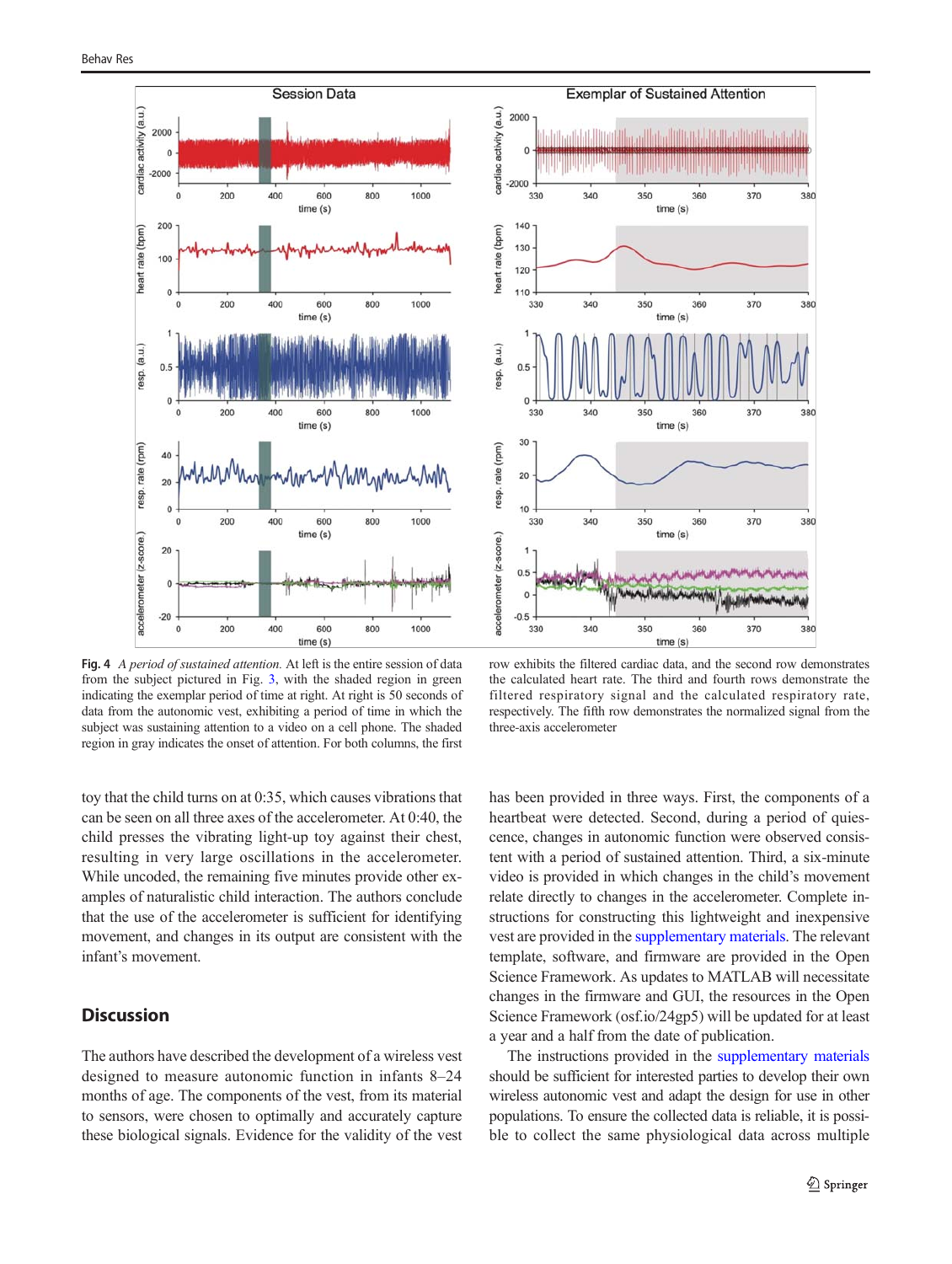<span id="page-11-0"></span>sensors. For example, both the cardiac electrodes and the accelerometer can pick up breathing patterns (Fig. [4](#page-10-0), bottom row, right column). There is also some indication in the accelerometer that it can pick up heartbeats; however, the accelerometer may be too sensitive to other movement to be reliably used alone for the detection of cardiorespiratory activity. It is also possible to use the vest in tandem with other methodologies. The provided event marker button in the GUI or interfacing with the provided Arduino software or through Psychtoolbox will support the synchronization of the autonomic vest with other resources such as video recording or eye-tracking.

One avenue for future research supported by the present vest and software is the opportunity for researchers to design real-time triggering experiments. By reading the data from the device through programs such as Psychtoolbox, it is possible to design experiments where stimuli are presented or change their properties based on the calculated autonomic activity. For example, it would be possible to advance through an experimental condition only if the child were able to maintain their heart rate variability within a certain range. Similar experiments for infants have been designed around gazecontingent responses in eye-tracking (Keemink, Keshavarzi-Pour, & Kelly, [2019;](#page-12-0) Wang et al., [2012\)](#page-13-0).

A second avenue for this vest to advance child development research is its ability to be used in many contexts. Any laptop running MATLAB can connect to this vest, so long as the Bluetooth dongle is connected to the machine and the vest is within range. Researchers are thus able to collect dense physiology data from the lab, home, and even outdoors. However, as mentioned in the Methods section above, exposure to the outdoor sun may make the vest uncomfortable due to the rubber encasing. Nonetheless, the ability to tractably study the autonomic nervous system activity supporting infant behavior in multiple contexts is a fruitful avenue of future research, particularly whether laboratory-controlled studies of infant behavior reflect the variability of natural infant behavior "in the wild".

Behavior is the product of nested systems operating at multiple time scales. It is therefore critical to support the development and advancement of new technologies that can accurately and densely capture the multiple scales at which behavior emerges. The vest described here supports the measurement of three indices of autonomic function through time. The use of this vest to study child behavior has implications across the field of developmental psychology and behavior research in general.

Acknowledgements This work was supported by Indiana University's Emerging Area of Research Initiative (JIB, CY, LBS), National Institutes of Health grant R01HD074601 (CY, LBS), National Science Foundation SBE Postdoctoral Research Fellowship Grant No. 1908519 (JIB), and a Small Grant for Early Career Scholars from the Society for Research in Child Development (JIB). The authors would also like to thank Chace Pugh and Lydia Hoffstaetter for their careful reading of this manuscript. The authors declare that no competing interests exist.

Open Practices statement The materials and data for the above article are available as supplementary materials. The firmware, GUI, and the designs for 3D printing are available in the Open Science Framework (osf.io/24gp5).

Open Access This article is licensed under a Creative Commons Attribution 4.0 International License, which permits use, sharing, adaptation, distribution and reproduction in any medium or format, as long as you give appropriate credit to the original author(s) and the source, provide a link to the Creative Commons licence, and indicate if changes were made. The images or other third party material in this article are included in the article's Creative Commons licence, unless indicated otherwise in a credit line to the material. If material is not included in the article's Creative Commons licence and your intended use is not permitted by statutory regulation or exceeds the permitted use, you will need to obtain permission directly from the copyright holder. To view a copy of this licence, visit [http://creativecommons.org/licenses/by/4.0/.](http://creativecommons.org/licenses/by/4.0/)

## References

- Bal, E., Harden, E., Lamb, D., Van Hecke, A. V., Denver, J. W., & Porges, S. W. (2010). Emotion recognition in children with autism spectrum disorders: Relations to eye gaze and autonomic state. Journal of Autism and Developmental Disorders, 40(3), 358–370.
- Berntson, G. G., Cacioppo, J. T., & Quigley, K. S. (1993). Cardiac psychophysiology and autonomic space in humans: empirical perspectives and conceptual implications. Psychological Bulletin, 114(2), 296–322.
- Borjon, J. I., Takahashi, D. Y., Cervantes, D. C., & Ghazanfar, A. A. (2016). Arousal dynamics drive vocal production in marmoset monkeys. Journal of Neurophysiology, 116(2), 753–764. [https://doi.org/](https://doi.org/10.1152/jn.00136.2016) [10.1152/jn.00136.2016](https://doi.org/10.1152/jn.00136.2016)
- Byrge, L., Sporns, O., & Smith, L. B. (2014). Developmental process emerges from extended brain-body-behavior networks. Trends in Cognitive Sciences, 18(8), 395–403. [https://doi.org/10.1016/j.tics.](https://doi.org/10.1016/j.tics.2014.04.010) [2014.04.010](https://doi.org/10.1016/j.tics.2014.04.010)
- Cannon, W. (1932). The Wisdom of the Body. New York: W.W. Norton & Co.
- Cardinal, R. N., Parkinson, J. A., Hall, J., & Everitt, B. J. (2002). Emotion and motivation: the role of the amygdala, ventral striatum, and prefrontal cortex. Neuroscience & Biobehavioral Reviews, 26(3), 321– 352. [https://doi.org/10.1016/S0149-7634\(02\)00007-6](https://doi.org/10.1016/S0149-7634(02)00007-6)
- de Barbaro, K., Clackson, K., & Wass, S. V. (2017). Infant Attention Is Dynamically Modulated With Changing Arousal Levels. Child Development, 88(2), 629–639. <https://doi.org/10.1111/cdev.12689>
- Duncan, G. J., Dowsett, C. J., Claessens, A., Magnuson, K., Huston, A. C., Klebanov, P., … Japel, C. (2007). School Readiness and Later Achievement. Developmental Psychology, 43(6), 1428–1446. <https://doi.org/10.1037/0012-1649.43.6.1428>
- Duncan, J. R. (2018). SIDS Sudden infant and early childhood death: The past, the present and the future. In SIDS Sudden infant and early childhood death: The past, the present and the future. 10.20851/sids
- Ernsberger, U., & Rohrer, H. (2018). Sympathetic tales: Subdivisons of the autonomic nervous system and the impact of developmental studies. Neural Development [https://doi.org/10.1186/s13064-018-](https://doi.org/10.1186/s13064-018-0117-6) [0117-6](https://doi.org/10.1186/s13064-018-0117-6)
- Feldman, R., Magori-Cohen, R., Galili, G., Singer, M., & Louzoun, Y. (2011). Mother and infant coordinate heart rhythms through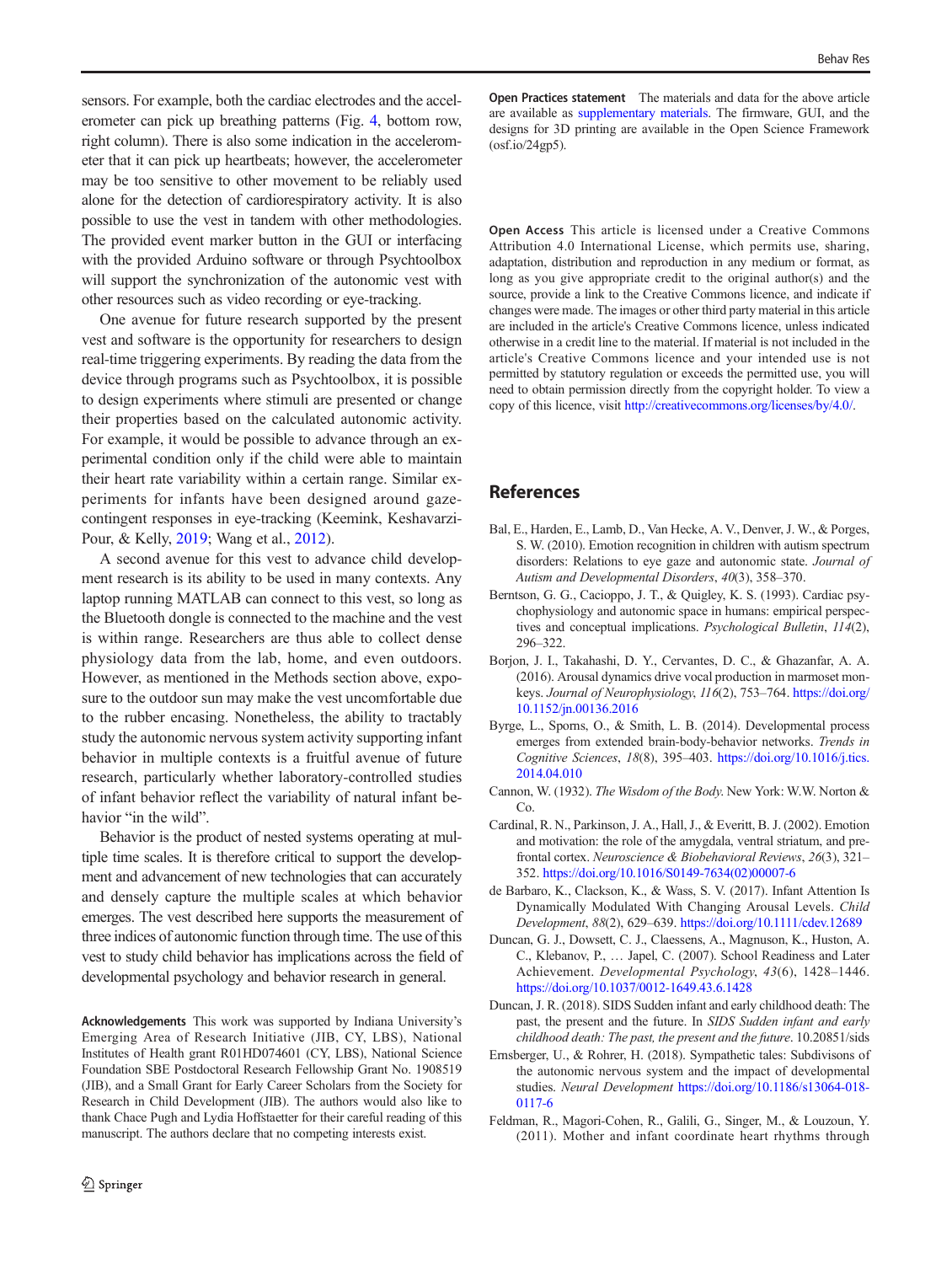<span id="page-12-0"></span>episodes of interaction synchrony. Infant Behavior and Development, 34, 569–577.

- Fox, N. A. (1989). Heart-rate variability and behavioral reactivity: Individual differences in autonomic patterning and their relation to infant and child temperament. In Perspectives on behavioral inhibition. (pp. 177–195).
- Garey, J., Goodwillie, A., Frohlich, J., Morgan, M., Gustafsson, J.-A., Smithies, O., … Pfaff, D. W. (2003). Genetic contributions to generalized arousal of brain and behavior. Proceedings of the National Academy of Sciences, 100, 11019–11022.
- Ghazanfar, A. A., Takahashi, D. Y., Zhang, Y. S., & Borjon, J. I. (2017). Marmoset monkey vocal communication: Common trajectories with humans and possible mechanisms. In J. Ellison & M. Sera (Eds.), The Minnesota Symposium on Child Psychology (Vol. 39). Wiley Publishing.
- Ghazanfar, A. A., & Zhang, Y. S. (2016). The autonomic nervous system is the engine for vocal development through social feedback. Current Opinion in Neurobiology, 40, 155–160. [https://doi.org/10.](https://doi.org/10.1016/j.conb.2016.07.016) [1016/j.conb.2016.07.016](https://doi.org/10.1016/j.conb.2016.07.016)
- Gibbins, I. (2013). Functional organization of autonomic neural pathways. Organogenesis, Vol. 9, pp. 122–128. [https://doi.org/10.](http://creativecommons.org/licenses/by/4.0/) [4161/org.25126](http://creativecommons.org/licenses/by/4.0/)
- Gustison, M. L., Borjon, J. I., Takahashi, D. Y., & Ghazanfar, A. A. (2019). Vocal and locomotor coordination develops in association with the autonomic nervous system. ELife, 8. [https://doi.org/10.](https://doi.org/10.7554/elife.41853) [7554/elife.41853](https://doi.org/10.7554/elife.41853)
- Ham, J., & Tronick, E. (2006). Infant resilience to the stress of the stillface: infant and maternal psychophysiology are related. Annals of the New York Academy of Sciences, 1094, 297–302. [https://doi.org/](https://doi.org/10.1196/annals.1376.038) [10.1196/annals.1376.038](https://doi.org/10.1196/annals.1376.038)
- Heilman, K. J., Harden, E. R., Zageris, D. M., Berry-Kravis, E., & Porges, S. W. (2011). Autonomic regulation in fragile X syndrome. Developmental Psychobiology, 53(8), 785–795. [https://doi.org/10.](https://doi.org/10.1002/dev.20551) [1002/dev.20551](https://doi.org/10.1002/dev.20551)
- Illingworth, R. S., & Eid, E. E. (1971). The Head Circumference in Infants and Other Measurements To Which It May Be Related. Acta Paediatrica, 60(3), 333–337. [https://doi.org/10.1111/j.1651-](https://doi.org/10.1111/j.1651-2227.1971.tb06666.x) [2227.1971.tb06666.x](https://doi.org/10.1111/j.1651-2227.1971.tb06666.x)
- Imeraj, L., Antrop, I., Roeyers, H., Deschepper, E., Bal, S., & Deboutte, D. (2011). Diurnal variations in arousal: A naturalistic heart rate study in children with ADHD. European Child and Adolescent Psychiatry, 20(8), 381–382. [https://doi.org/10.1007/s00787-011-](https://doi.org/10.1007/s00787-011-0188-y) [0188-y](https://doi.org/10.1007/s00787-011-0188-y)
- Imeraj, L., Sonuga-Barke, E., Antrop, I., Roeyers, H., Wiersema, R., Bal, S., & Deboutte, D. (2012). Altered circadian profiles in attentiondeficit/hyperactivity disorder: An integrative review and theoretical framework for future studies. Neuroscience and Biobehavioral Reviews, Vol. 36, pp. 1897–1919. [https://doi.org/10.1016/j.](https://doi.org/10.1016/j.neubiorev.2012.04.007) [neubiorev.2012.04.007](https://doi.org/10.1016/j.neubiorev.2012.04.007)
- Jennings, J. R., & van der Molen, M. W. (2002). Cardiac timing and the central regulation of action. Psychological Research, 66(4), 337– 349. <https://doi.org/10.1007/s00426-002-0106-5>
- Jennings, J. R., van der Molen, M. W., Brock, K., & Somsen, R. J. M. (1991). Response Inhibition Initiates Cardiac Deceleration: Evidence from a Sensory-Motor Compatibility Paradigm. Psychophysiology, 28(1), 72–85. [https://doi.org/10.1111/j.1469-](https://doi.org/10.1111/j.1469-8986.1991.tb03390.x) [8986.1991.tb03390.x](https://doi.org/10.1111/j.1469-8986.1991.tb03390.x)
- Kagan, J., Reznick, J. S., & Snidman, N. (1987). The physiology and psychology of behavioral inhibition in children. Child Development, 58(6), 1459–1473. [https://doi.org/10.1111/j.1467-8624.1987.](https://doi.org/10.1111/j.1467-8624.1987.tb03858.x) [tb03858.x](https://doi.org/10.1111/j.1467-8624.1987.tb03858.x)
- Kannass, K. N., Oakes, L. M., & Shaddy, D. J. (2006). A Longitudinal Investigation of the Development of Attention and Distractibility. Journal of Cognition and Development, 7(3), 381-409. [https://doi.](https://doi.org/10.1207/s15327647jcd0703_8) [org/10.1207/s15327647jcd0703\\_8](https://doi.org/10.1207/s15327647jcd0703_8)
- Keemink, J. R., Keshavarzi-Pour, M. J., & Kelly, D. J. (2019). Infants' responses to interactive gaze-contingent faces in a novel and naturalistic eye-tracking paradigm. Developmental Psychology, 55(7), 1362–1371. <https://doi.org/10.1037/dev0000736>
- Kleinow, J., & Smith, A. (2006). Potential interactions among linguistic, autonomic, and motor factors in speech. Developmental Psychobiology, 48(4), 275–287. <https://doi.org/10.1002/dev.20141>
- Kochanska, G., Murray, K. T., & Harlan, E. T. (2000). Effortful control in early childhood: continuity and change, antecedents, and implications for social development. Developmental Psychology, 36(2), 220–232.
- Lacey, J. I. (1967). Somatic response patterning and stress: Some revisions of activation theory. Psychological stress: Issues in research.
- Lacey, J. I. (1972). Some cardiovascular correlates of sensorimotor behavior: Examples of visceral afferent feedback. Limbic System Mechanisms and Autonomic Function, 175–201.
- Langley, J. (1921). The Autonomic Nervous System, Part 1. Cambridge: W. Heffer \* Sons.
- Lansink, J. M., Mintz, S., & Richards, J. E. (2000). The distribution of infant attention during object examination. Developmental Science, 3(2), 163–170. <https://doi.org/10.1111/1467-7687.00109>
- Lansink, J. M., & Richards, J. E. (1997). Heart rate and behavioral measures of attention in six-, nine-, and twelve-month-old infants during object exploration. Child Development, 68(4), 610–620.
- Liao, D. A., Zhang, Y. S., Cai, L. X., & Ghazanfar, A. A. (2018). Internal states and extrinsic factors both determine monkey vocal production. Proceedings of the National Academy of Sciences of the United States of America <https://doi.org/10.1073/pnas.1722426115>
- Loewy, A. D., & Spyer, K. M. (1990). Central regulation of autonomic functions. Oxford University Press New York.
- McClelland, M. M., & Cameron, C. E. (2019). Developing together: The role of executive function and motor skills in children's early academic lives. Early Childhood Research Quarterly, 46, 142-151. <https://doi.org/10.1016/j.ecresq.2018.03.014>
- McRoberts, G. W., Studdert-Kennedy, M., & Shankweiler, D. P. (1995). The role of fundamental frequency in signaling linguistic stress and affect: evidence for a dissociation. Perception & Psychophysics, 57(2), 159–174.
- Moriceau, S., & Sullivan, R. M. (2005). Neurobiology of infant attachment. Developmental Psychobiology, 47, 230–242.
- Morin, D., & Viala, D. (2002). Coordinations of Locomotor and Respiratory Rhythms In Vitro Are Critically Dependent on Hindlimb Sensory Inputs. Journal of Neuroscience, 22(11), 4756– 4765. <https://doi.org/10.1523/jneurosci.22-11-04756.2002>
- Mulkey, S. B., & du Plessis, A. J. (2019). Autonomic nervous system development and its impact on neuropsychiatric outcome. Pediatric Research, Vol. 85, pp. 120–126. [https://doi.org/10.1038/s41390-](https://doi.org/10.1038/s41390-018-0155-0) [018-0155-0](https://doi.org/10.1038/s41390-018-0155-0)
- Norman, D. A., & Shallice, T. (1986). Attention to Action. In Consciousness and Self-Regulation (pp. 1–18). [https://doi.org/10.](https://doi.org/10.1007/978-1-4757-0629-1_1) [1007/978-1-4757-0629-1\\_1](https://doi.org/10.1007/978-1-4757-0629-1_1)
- Obrist, P. A., Light, K. C., McCubbin, J. A., Hutcheson, J. S., & Hoffer, J. L. (1979). Pulse transit time: relationship to blood pressure and myocardial performance. Psychophysiology, 16(3), 292–301.
- Obrist, P. A., Webb, R. A., Sutterer, J. R., & Howard, J. L. (1970). The cardiac-somatic relationship: Some reformulations. Psychophysiology, 6(5), 569–587. [https://doi.org/10.1111/j.1469-](https://doi.org/10.1111/j.1469-8986.1970.tb02246.x) [8986.1970.tb02246.x](https://doi.org/10.1111/j.1469-8986.1970.tb02246.x)
- Palumbo, R. V., Marraccini, M. E., Weyandt, L. L., Wilder-Smith, O., McGee, H. A., Liu, S., & Goodwin, M. S. (2016). Interpersonal Autonomic Physiology: A Systematic Review of the Literature. Personality and Social Psychology Review, 21(2), 99-141. [https://](https://doi.org/10.1177/1088868316628405) [doi.org/10.1177/1088868316628405](https://doi.org/10.1177/1088868316628405)
- Peters, H. F. M., & Hulstijn, W. (1984). Stuttering and anxiety: The difference between stutterers and nonstutterers in verbal apprehension and physiologic arousal during the anticipation of speech and